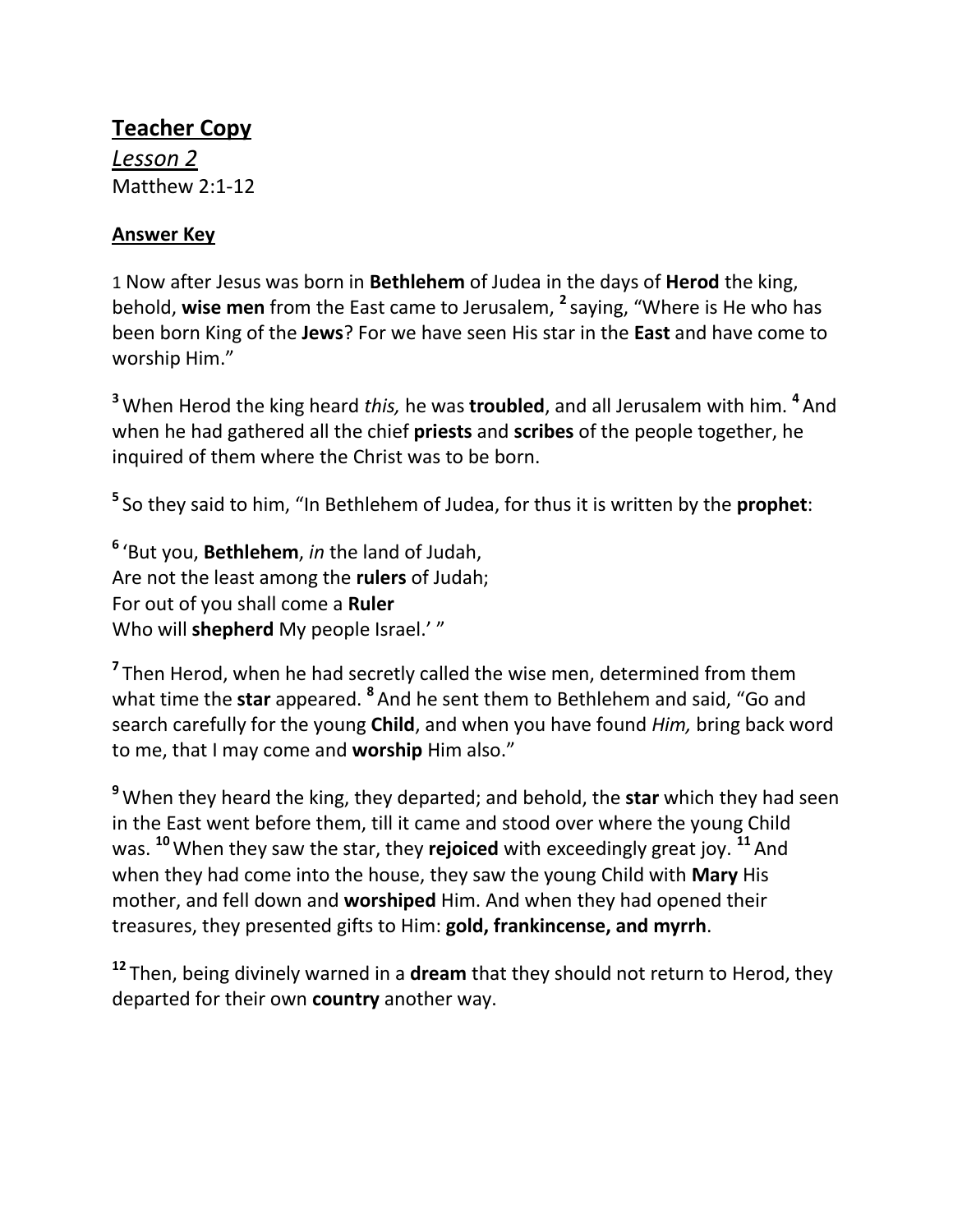| Name: |  |
|-------|--|
| Date: |  |

*Matthew 2:1-12*

**1** Now after Jesus was born in \_\_\_\_\_\_\_\_\_\_\_\_\_\_ of Judea in the days of  $\frac{1}{\sqrt{1-\frac{1}{\sqrt{1-\frac{1}{\sqrt{1-\frac{1}{\sqrt{1-\frac{1}{\sqrt{1-\frac{1}{\sqrt{1-\frac{1}{\sqrt{1-\frac{1}{\sqrt{1-\frac{1}{\sqrt{1-\frac{1}{\sqrt{1-\frac{1}{\sqrt{1-\frac{1}{\sqrt{1-\frac{1}{\sqrt{1-\frac{1}{\sqrt{1-\frac{1}{\sqrt{1-\frac{1}{\sqrt{1-\frac{1}{\sqrt{1-\frac{1}{\sqrt{1-\frac{1}{\sqrt{1-\frac{1}{\sqrt{1-\frac{1}{\sqrt{1-\frac{1}{\sqrt{1-\frac{1}{\sqrt$ \_\_\_\_\_\_\_ from the East came to Jerusalem, **<sup>2</sup>** saying, "Where is He who has been born King of the \_\_\_\_\_\_\_\_\_? For we have seen His star in the \_\_\_\_\_\_\_\_\_ and have come to worship Him."

<sup>3</sup> When Herod the king heard *this*, he was \_\_\_\_\_\_\_\_\_, and all Jerusalem with him. **<sup>4</sup>** And when he had gathered all the chief \_\_\_\_\_\_\_\_ and \_\_\_\_\_\_\_\_ of the people together, he inquired of them where the Christ was to be born.

**5** So they said to him, "In Bethlehem of Judea, for thus it is written by the \_\_\_\_\_\_\_\_\_\_\_\_\_\_:

**6** 'But you, \_\_\_\_\_\_\_\_\_\_\_\_\_\_\_\_, *in* the land of Judah, Are not the least among the \_\_\_\_\_\_\_\_\_\_ of Judah; For out of you shall come a Who will \_\_\_\_\_\_\_\_\_\_\_\_\_\_\_ My people Israel.' "